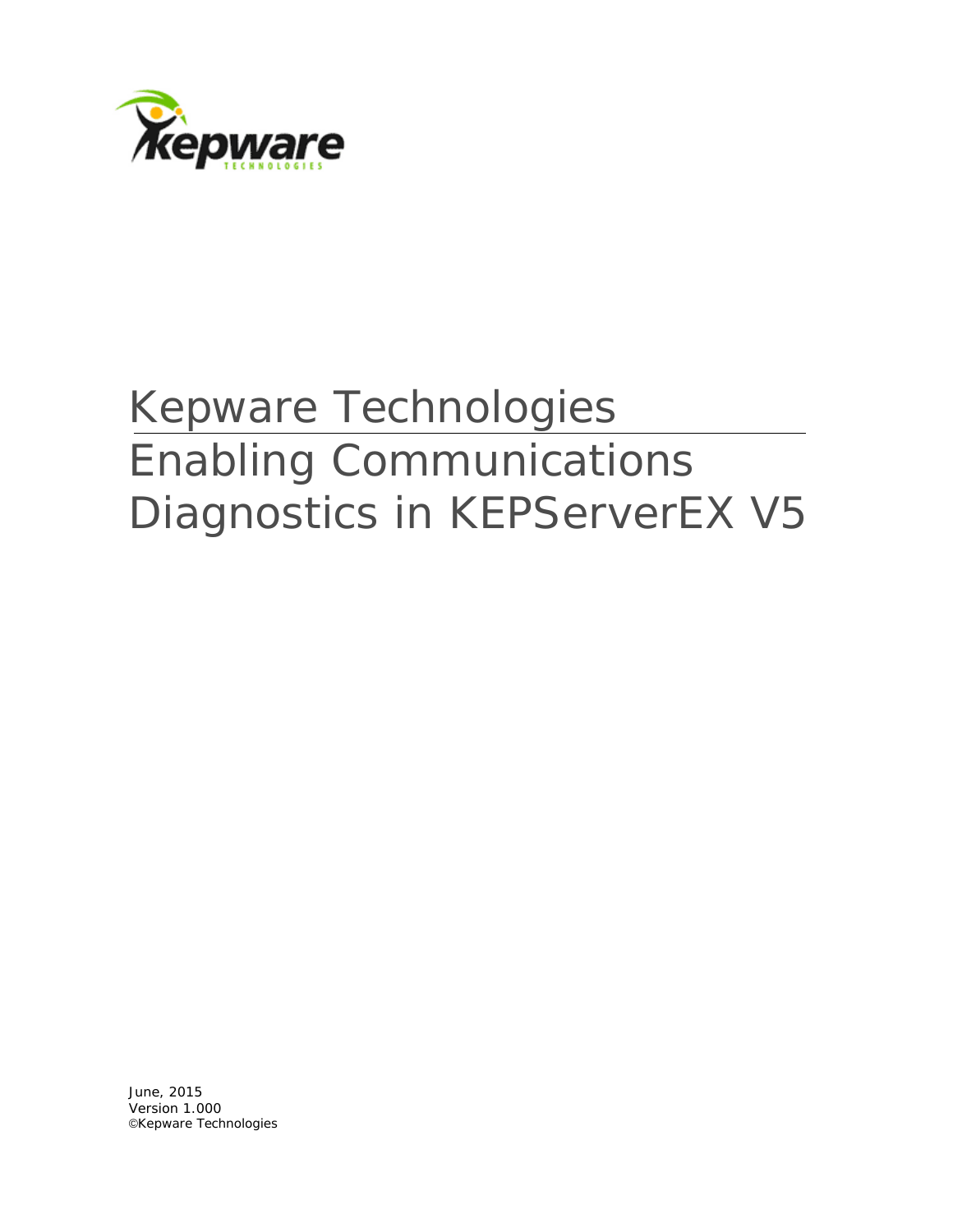## **1.Overview**

This document provides instructions on enabling Communications Diagnostics in KEPServerEX V5.

- 1.1Enabling Communications Diagnostics
	- 1. To start, open the **Configuration** window in KEPServerEX V5.

| KEPServerEX - Configuration                       |                          |               |            |         | ▣<br>$\Box$     | $\mathbf{x}$ |
|---------------------------------------------------|--------------------------|---------------|------------|---------|-----------------|--------------|
| Tools Runtime Help<br><b>File</b><br>Edit<br>View |                          |               |            |         |                 |              |
| BBB Mannels/Devices ▼今团防行窗   ウメも色×   照            |                          |               |            |         |                 |              |
| <b>⊟ al<sup>e</sup> Simulator</b>                 | <b>Channel Name</b>      | <b>Driver</b> | Connection | Sharing | Virtual Network |              |
| <b>E</b> Channel1                                 | Channel1                 | Simulator     | Other      | N/A     | N/A             |              |
| Data Type Examples<br>5 Simulation Examples       | PData Type Exa           | Simulator     | Other      | N/A     | N/A             |              |
|                                                   | Simulation Exa Simulator |               | Other      | N/A     | N/A             |              |
|                                                   |                          |               |            |         |                 |              |
| Q.<br>G                                           | ∢                        |               | m          |         |                 |              |
| Time<br>Date                                      | Source                   | Event         |            |         |                 | A.           |
|                                                   |                          |               |            |         |                 | Ţ            |
| Ready                                             |                          |               |            |         | Offline         | al.          |

2. Next, right-click on the channel for which diagnostics will be enabled and select **Properties**.

| KEPServerEX - Configuration            |                            |                            | $\mathbf{x}$<br>▣<br>$\Box$ |
|----------------------------------------|----------------------------|----------------------------|-----------------------------|
| View<br><b>File</b><br>Edit            | Tools Runtime Help         |                            |                             |
| n                                      |                            | $\boxed{\boxtimes 0}$      |                             |
| ⊟ and Simulator                        | Device Na                  | Model<br>ID<br>Description |                             |
| <b>Channel</b><br><b>In Devi</b>       | th.<br><b>New Device</b>   | <b>Bit Device</b> 1        |                             |
| <b>E</b> Data Typ<br><b>E</b> Simulati | X<br>$Ctrl+X$<br>Cut       |                            |                             |
|                                        | $Ctrl + C$<br>Copy<br>libr |                            |                             |
|                                        | Delete<br>×<br>Del         |                            |                             |
|                                        | Diagnostics                |                            |                             |
| q.<br>$\theta^k$<br>Ģ                  | 矕<br>Properties            |                            |                             |
| Date                                   | Time<br>Source             | Event                      | ∸                           |
|                                        |                            |                            |                             |
|                                        |                            |                            | $\overline{\phantom{a}}$    |
| Ready                                  |                            |                            | Offline<br>zi.              |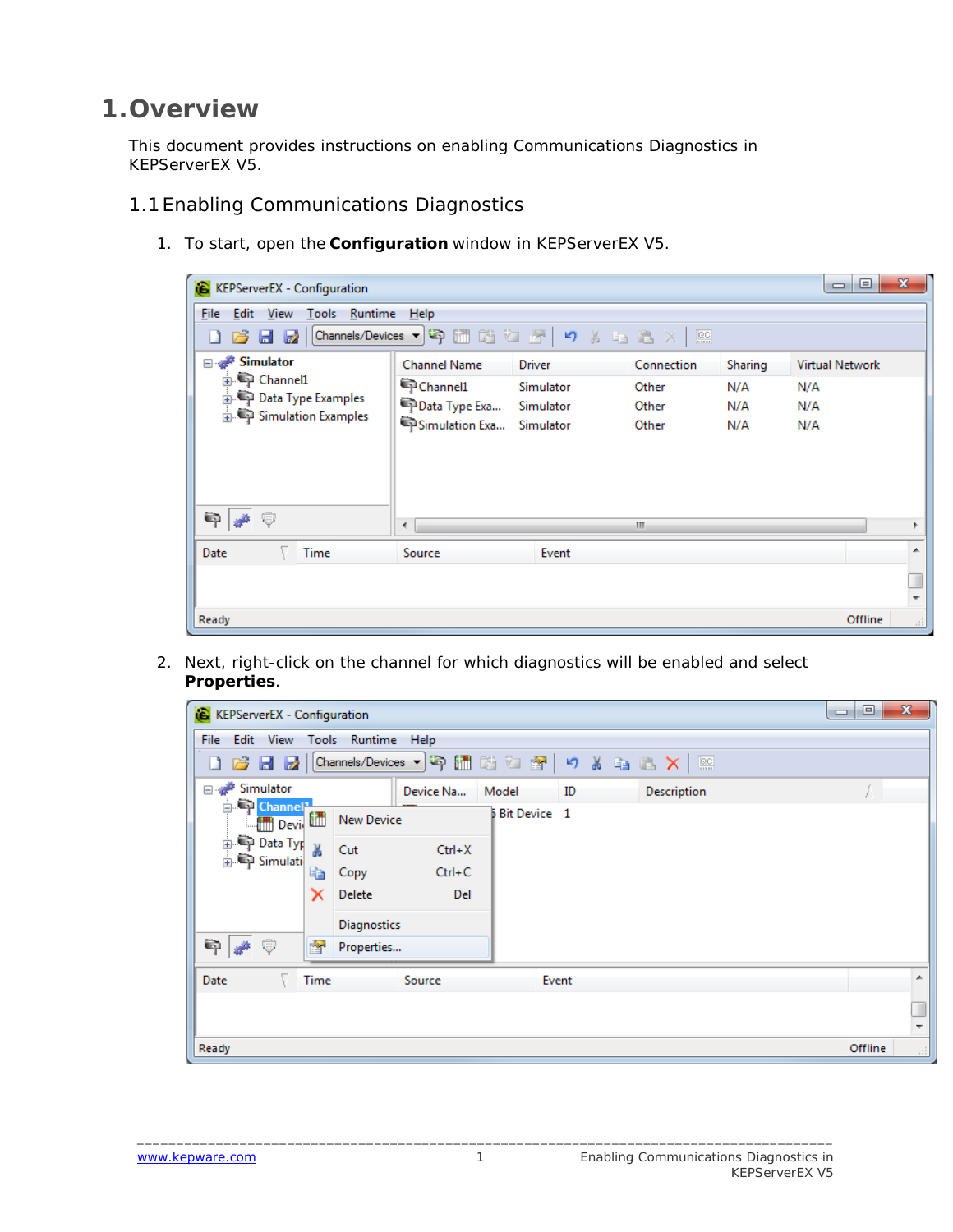3. In the **General** tab, select **Enable diagnostics**. Then, click **Apply** | **OK**.

| <b>Channel Properties</b> | X                                                  |
|---------------------------|----------------------------------------------------|
| General                   | Write Optimizations<br>Advanced   Item Persistence |
|                           |                                                    |
|                           |                                                    |
|                           | Channel name:                                      |
|                           | Channel1                                           |
|                           |                                                    |
|                           |                                                    |
|                           | Device driver:                                     |
|                           | Simulator<br>v                                     |
|                           |                                                    |
|                           | <b>V</b> Enable diagnostics                        |
|                           |                                                    |
|                           |                                                    |
|                           |                                                    |
| OK                        | Cancel<br>Help                                     |
|                           | Apply                                              |

4. Next, right-click on the channel and select **Diagnostics**.

| KEPServerEX - Configuration                                              |            |                 |    |               | $\mathbf{x}$<br>▣<br>$\Box$    |
|--------------------------------------------------------------------------|------------|-----------------|----|---------------|--------------------------------|
| Edit<br><b>View</b><br>Tools Runtime Help<br>File                        |            |                 |    |               |                                |
| [Channels/Devices ▼ 今 圃 防 行 習   り る 毛 色 X<br>82<br>$\Rightarrow$<br>n    |            |                 |    | $\frac{1}{2}$ |                                |
| Simulator ا∰تع <sub>ان</sub> ⊟                                           | Device Na  | Model           | ID | Description   |                                |
| <b>Channel<sup>1</sup></b><br><b>New Device</b><br>bπ<br><b>Lettin</b> D |            | 16 Bit Device 1 |    |               |                                |
| <b>Exp</b> Data<br>¥<br>Cut<br><sub>⊞</sub> on Simu                      | $Ctrl+X$   |                 |    |               |                                |
| Ł<br>Copy                                                                | $Ctrl + C$ |                 |    |               |                                |
| Delete<br>x                                                              | Del        |                 |    |               |                                |
| Diagnostics                                                              |            |                 |    |               |                                |
| q<br>al <sup>ip</sup><br>Q<br>矕<br>Properties                            |            |                 |    |               |                                |
| Date<br>Time                                                             | Source     | Event           |    |               | ᆂ                              |
|                                                                          |            |                 |    |               | ļ                              |
|                                                                          |            |                 |    |               |                                |
| Ready                                                                    |            |                 |    |               | Offline<br>$\tau_{11}^{\ddag}$ |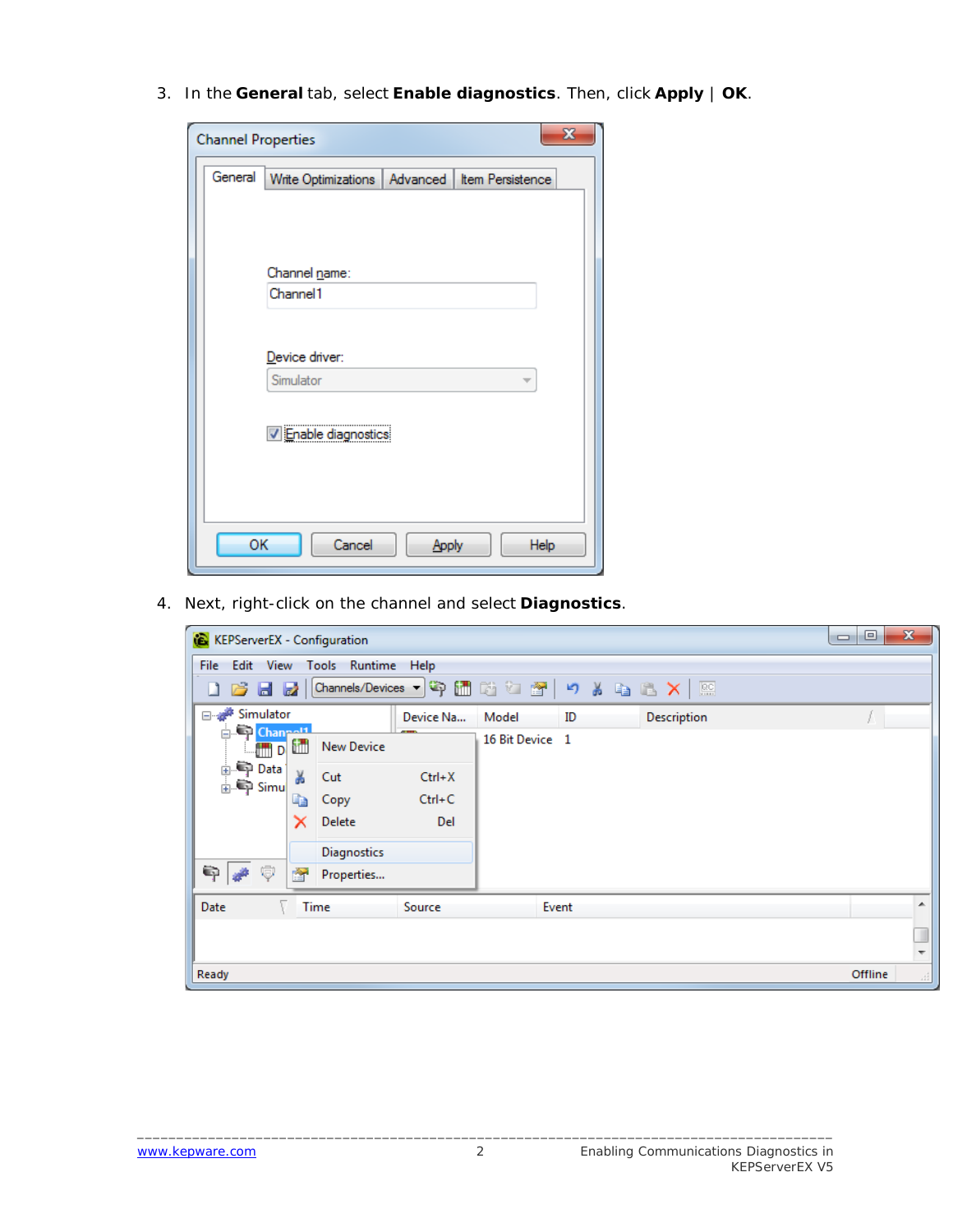**Note:** At this point, users will be able to view the Communications Diagnostics for the channel, including information on good and bad reads and writes. To reset the diagnostics log, click **Reset Statistics**.

|                         | Communication diagnostics log for 'Channel1' (source=1061602981) |                                               |        |                                                | $\mathbf{x}$<br>o<br>$\blacksquare$ |
|-------------------------|------------------------------------------------------------------|-----------------------------------------------|--------|------------------------------------------------|-------------------------------------|
| Date                    | Time                                                             | Event                                         | Length | Data                                           |                                     |
|                         |                                                                  |                                               |        |                                                |                                     |
|                         |                                                                  |                                               |        |                                                |                                     |
|                         |                                                                  |                                               |        |                                                |                                     |
|                         |                                                                  |                                               |        |                                                |                                     |
|                         |                                                                  |                                               |        |                                                |                                     |
|                         |                                                                  |                                               |        |                                                |                                     |
|                         |                                                                  |                                               |        |                                                |                                     |
|                         |                                                                  |                                               |        |                                                |                                     |
|                         |                                                                  |                                               |        |                                                |                                     |
|                         |                                                                  |                                               |        |                                                |                                     |
|                         |                                                                  |                                               |        |                                                |                                     |
|                         |                                                                  |                                               |        |                                                |                                     |
|                         |                                                                  |                                               |        |                                                |                                     |
|                         |                                                                  |                                               |        |                                                |                                     |
| d                       | m,                                                               |                                               |        |                                                | ь                                   |
|                         | TX:                                                              |                                               |        | 0 Good Reads: 0 Good Writes: 0 Total events: 0 |                                     |
| <b>Reset Statistics</b> | RX:                                                              | 0 Failed Reads: 0 Failed Writes: 0 Autoscroll |        |                                                |                                     |
| Capturing               |                                                                  |                                               |        |                                                |                                     |

5. To save the Communication Diagnostic files to disk, open the Administration menu by right-clicking on the KEPServerEX icon located in the System Tray and selecting **Settings**.